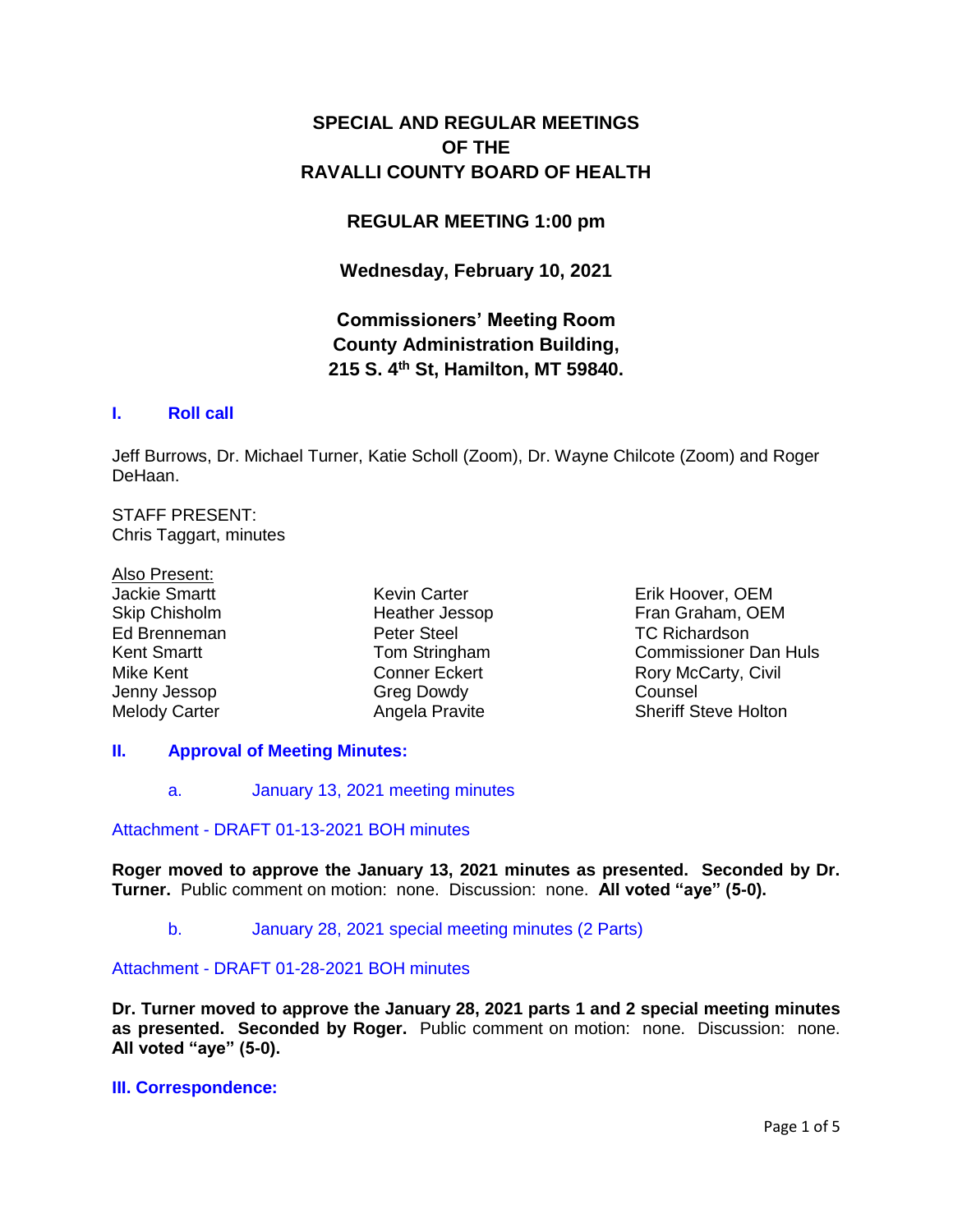Four comments regarding Draft Wastewater Regulation: BBIA, BV Board of Realtors, William Moore and Carrie Anne Nellis.

## **IV. [Department Reports:](http://ravalli-mt.granicus.com/wordlinkreceiver.php?clip_id=a5e6d761-75ac-48d9-9110-f338539d5593&meta_id=dbedf4d0-6d46-446b-acd6-1af7cb2ada53&time=202)**

1. [Health Officer](http://ravalli-mt.granicus.com/wordlinkreceiver.php?clip_id=a5e6d761-75ac-48d9-9110-f338539d5593&meta_id=15dcb171-6b7f-4b75-a0e7-777031941c86&time=203)

Dr. Carol Calderwood is absent (excused).

2. [Public Health Nurse's Report/Emergency Preparedness/WIC o COVID](http://ravalli-mt.granicus.com/wordlinkreceiver.php?clip_id=a5e6d761-75ac-48d9-9110-f338539d5593&meta_id=1b2747ed-168b-49f0-bf89-2abbffed7403&time=212)  [update](http://ravalli-mt.granicus.com/wordlinkreceiver.php?clip_id=a5e6d761-75ac-48d9-9110-f338539d5593&meta_id=1b2747ed-168b-49f0-bf89-2abbffed7403&time=212)

[Attachment -](http://ravalli-mt.granicus.com/DocumentViewer.php?file=ravalli-mt_6655ebb70607f13e442f7c656fd78ed2.pdf) PHN 1

[Attachment -](http://ravalli-mt.granicus.com/DocumentViewer.php?file=ravalli-mt_173d25b40ffe2200ed7941be2337f42c.pdf) PHN 2

Tiffany Weber, PHO

**Roger moved to approve and designate Erik Hoover, Ravalli County OEM Director as the single point of contact/Facilitator for vaccine distribution, contingent upon the distribution process is completely transparent and that Erik report back to BOH. Seconded by Dr. Turner.** Public comment on motion: none. Discussion: none. **All voted "aye" (5-0).**

COVID UPDATE - Public comments: Jenny Jessop Peter Steel TC Richardson

3. [Environmental Health Report](http://ravalli-mt.granicus.com/wordlinkreceiver.php?clip_id=a5e6d761-75ac-48d9-9110-f338539d5593&meta_id=9c1b26f2-9dac-4191-8e21-983654ad5ccf&time=2658)

John Palacio, RCEH

4. [Tobacco Coordinator Report](http://ravalli-mt.granicus.com/wordlinkreceiver.php?clip_id=a5e6d761-75ac-48d9-9110-f338539d5593&meta_id=fa632591-3ee3-4974-8303-31d092d11580&time=2738)

None.

- **V. [New Business:](http://ravalli-mt.granicus.com/wordlinkreceiver.php?clip_id=a5e6d761-75ac-48d9-9110-f338539d5593&meta_id=a40e3a8c-710f-4b6c-b630-c1d4a3fd10c2&time=2744)**
	- a. [Board Elections:](http://ravalli-mt.granicus.com/wordlinkreceiver.php?clip_id=a5e6d761-75ac-48d9-9110-f338539d5593&meta_id=44f09f96-73b9-42f6-ac2e-7ab240cd1d8e&time=2745)
- 1. [Chairman](http://ravalli-mt.granicus.com/wordlinkreceiver.php?clip_id=a5e6d761-75ac-48d9-9110-f338539d5593&meta_id=203d98e6-d05f-47ee-b6af-7599ce1f0b01&time=2805)
- 2. Vice-Chairman

**Dr. Turner moved to elect Jeff Burrows as the Board of Health Chairman for the 2021 calendar year. Seconded by Roger.** Public comment on motion: Skip Chisholm. Discussion: none. **All voted "aye" (5-0).**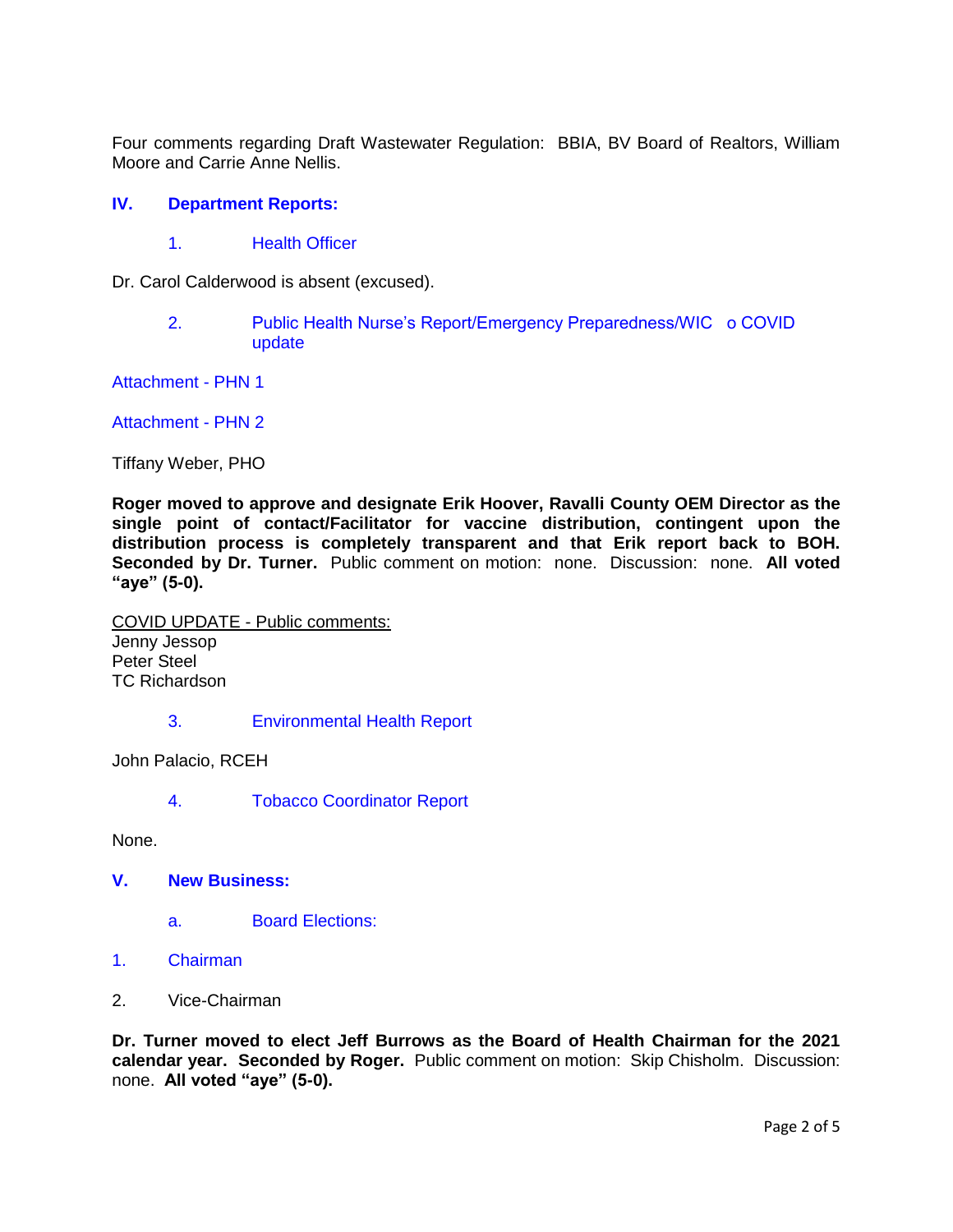## 2. [Vice-Chairman](http://ravalli-mt.granicus.com/wordlinkreceiver.php?clip_id=a5e6d761-75ac-48d9-9110-f338539d5593&meta_id=5fb377e5-b3a2-4a23-af89-474f78bfd1a4&time=2836)

**Katie moved to elect Dr. Michael Turner as the Board of Health Vice Chairman for the 2021 calendar year. Seconded by Roger.** Public comment on motion: none. Discussion: none. **All voted "aye" (5-0).**

b. [Variance: Sweeney-Smart](http://ravalli-mt.granicus.com/wordlinkreceiver.php?clip_id=a5e6d761-75ac-48d9-9110-f338539d5593&meta_id=51c0a744-8515-4ac4-9e1f-b0194d4568dc&time=2888)

Attachment - [Variance Request Packet](http://ravalli-mt.granicus.com/DocumentViewer.php?file=ravalli-mt_fad6030cfbd4b208622ff6502f2bf779.pdf)

Attachment - [Variance Staff Report](http://ravalli-mt.granicus.com/DocumentViewer.php?file=ravalli-mt_9c7d754a34d7b4219ec9417c7031eee4.pdf)

Attachment - [Variance Legal Ad](http://ravalli-mt.granicus.com/DocumentViewer.php?file=ravalli-mt_04ceb1f77154ad85da00974c695acd81.pdf)

Present: Jackie Smartt Kent Smartt David Friedlander, TLI/IMEG (Zoom) Danny Oberweiser, TLI/IMEG (Zoom)

#### Conclusions of Law 1-5:

1. Granting the variance will not:

a. Contaminate any actual or potential drinking water supply: **BOH concurs that this criterion is satisfied.**

b. Cause of public health hazard as a result of access to insects, rodents or other possible carriers of disease to humans: **BOH concurs that this criterion is satisfied.**

c. Cause a public health hazard by being accessible to persons or animals: **BOH concurs that this criterion is satisfied.**

d. Violate any law or regulation governing water pollution or wastewater treatment and disposal, including rules in ARM 17.36.922 except for the rule that the variance is requested from: **BOH concurs that this criterion is satisfied.**

e. Pollute or contaminate state waters, in violation of 75-5-605, MCA: **BOH concurs that this criterion is satisfied.**

f. Degrade state waters unless authorized pursuant to 75-5-303, MCA: **BOH concurs that this criterion is satisfied.**

g. Cause a nuisance due to odor, unsightly appearance or other aesthetic considerations: **BOH concurs that this criterion is satisfied.**

2. Compliance with the requirement from which the variance is requested would result in undue hardship to the applicant: **BOH concurs that this criterion is satisfied.**

3. The variance is necessary to address extraordinary condition that the applicant could not reasonably have prevented: **BOH concurs that this criterion is satisfied.**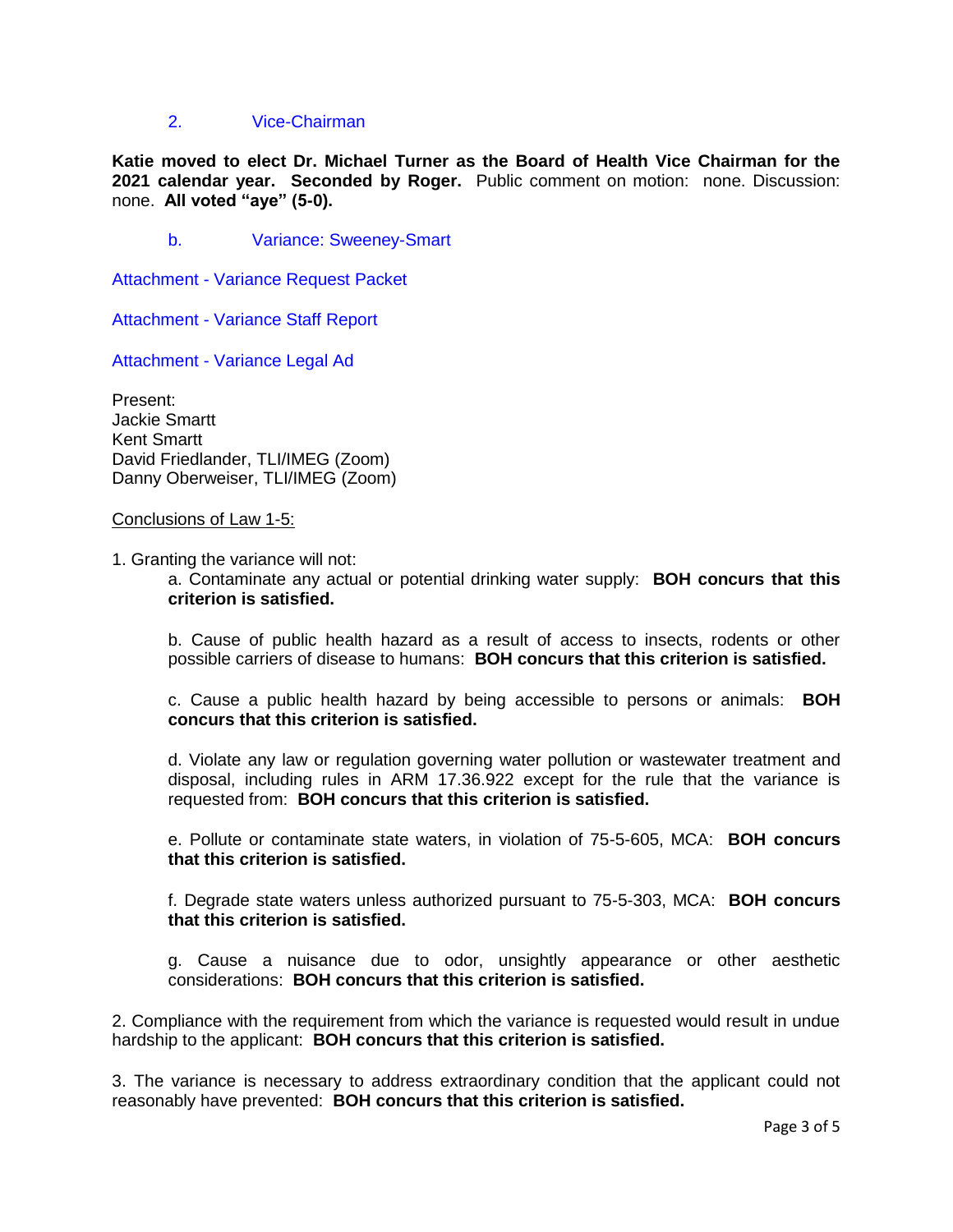4. No alternatives that comply with the requirement are reasonably feasible: **BOH concurs that this criterion is satisfied.**

5. The variance requested is not more than the minimum needed to address the extraordinary conditions: **BOH concurs that this criterion is satisfied.**

**Roger moved that based upon the findings of fact and conclusions of law, to approve the variance as requested, contingent upon the following five (5) conditions:**

**1. Meets requirements of the Ravalli County permitting process**

**2. 1.5" keyed area sand must extend to within 12" of the toe of the ESM**

**3. Additional 5" of sand be added to the minimum 12" required under the ESM bed.**

**4. Standard Operating Procedures and maintenance procedures must be provided and accepted by the property owner.**

**5. One residential living unit** 

**Seconded by Dr. Chilcote.** Public comment on motion: Skip Chisholm, Heather Jessop. Discussion: John Palacio. **All voted "aye" (5-0).**

c. [Review and discussion with possible decision on Cooperative Agreement](http://ravalli-mt.granicus.com/wordlinkreceiver.php?clip_id=a5e6d761-75ac-48d9-9110-f338539d5593&meta_id=eb133499-bd84-4c96-aad1-1687e77efc5a&time=6242)  [with DPHHS](http://ravalli-mt.granicus.com/wordlinkreceiver.php?clip_id=a5e6d761-75ac-48d9-9110-f338539d5593&meta_id=eb133499-bd84-4c96-aad1-1687e77efc5a&time=6242)

Attachment - [Coop Agreement 2021 with DPHHS](http://ravalli-mt.granicus.com/DocumentViewer.php?file=ravalli-mt_5a3f65c80e1b7ed4731bfe677a0a4f30.pdf)

**Dr. Turner moved to approve the 2021 Coop Agreement with DPHHS as presented. Seconded by Roger.** Public comment on motion: none. Discussion: none. **All voted "aye" (5-0).**

### **VI. [Old Business:](http://ravalli-mt.granicus.com/wordlinkreceiver.php?clip_id=a5e6d761-75ac-48d9-9110-f338539d5593&meta_id=96306105-01ad-4960-ad58-5099e4619bbb&time=6315)**

a. [DRAFT WW regulations review](http://ravalli-mt.granicus.com/wordlinkreceiver.php?clip_id=a5e6d761-75ac-48d9-9110-f338539d5593&meta_id=eac19ae4-fa05-40ee-b21c-d84b853c9988&time=6344)

#### Attachment - [DRAFT Wastewater Regulations](http://ravalli-mt.granicus.com/DocumentViewer.php?file=ravalli-mt_9d01f6d6e49e5770a8c236689e602935.pdf)

**Roger moved to accept today's amended Draft Wastewater Regulations and move forward to the Public Hearing / First Reading with said Draft to Wednesday, February 17, 2021 at 1:00 P. Seconded by Dr. Turner.** Public comment on motion: Tom Stringham and Angela Pravite. Discussion: Jeff Burrows and Roger DeHaan. **All voted "aye" (5-0).**

#### **[VII. Public Comment](http://ravalli-mt.granicus.com/wordlinkreceiver.php?clip_id=a5e6d761-75ac-48d9-9110-f338539d5593&meta_id=4ed881e1-d601-4355-9324-cac725543ae8&time=13595)**

Heather Jessop Tom Stringham Heather Jessop

**[VIII. Special Meeting/1st Reading/Public Hearing: February 17, 2021 at 1:00 PM](http://ravalli-mt.granicus.com/wordlinkreceiver.php?clip_id=a5e6d761-75ac-48d9-9110-f338539d5593&meta_id=74021d08-597c-44ab-a65d-5a1e04dcf0c1&time=14927)**

#### **IX. [Meeting Adjournment](http://ravalli-mt.granicus.com/wordlinkreceiver.php?clip_id=a5e6d761-75ac-48d9-9110-f338539d5593&meta_id=951b47ad-1b90-4102-b71b-db757d0c6d13&time=14937)**

**Dr. Turner Moved to adjourn the meeting at 5:24 PM. Seconded by Roger. All voted "aye" (5-0).**